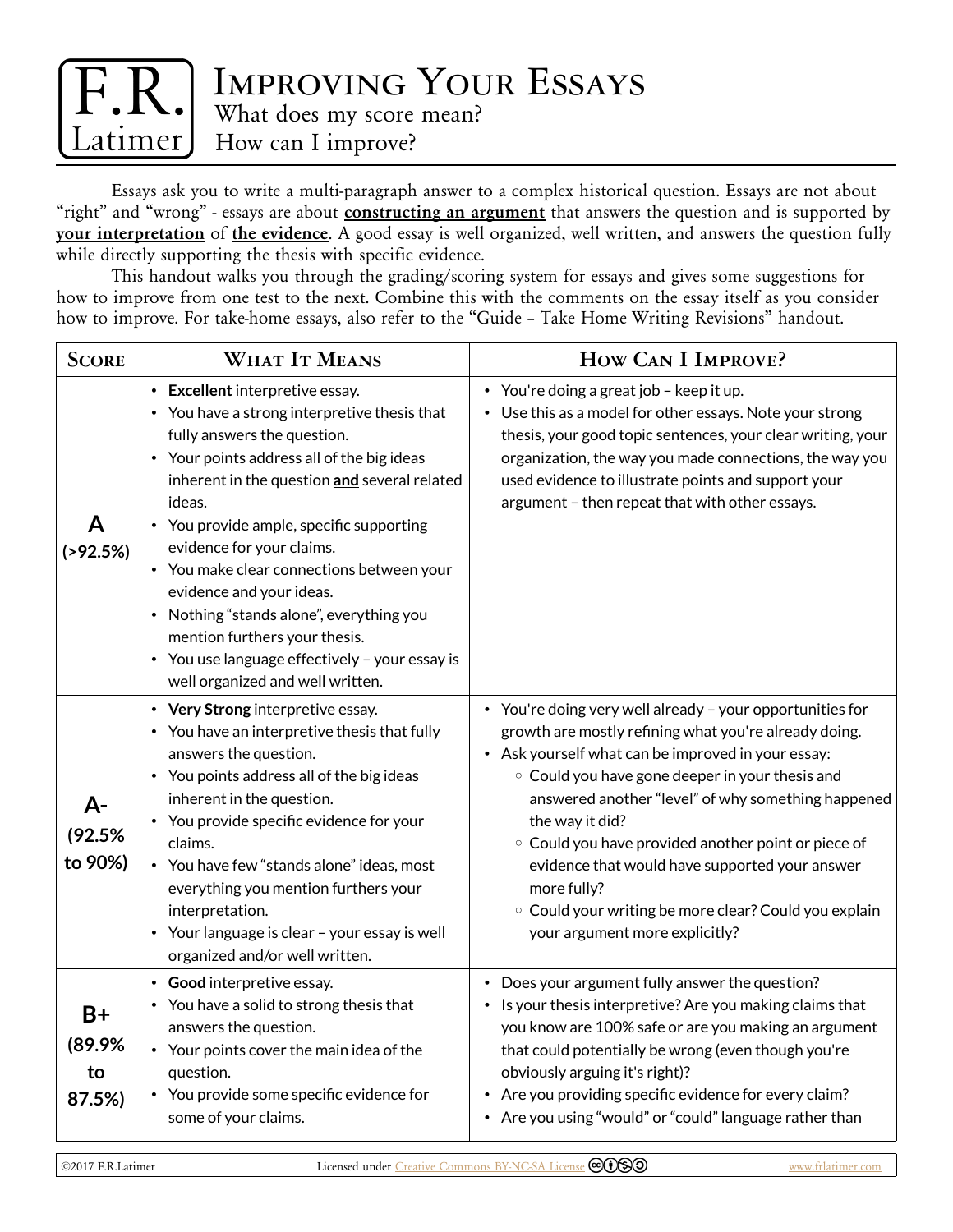

## Improving Your Essays

What does my score mean?

How can I improve?

|                                | • You make some connections, but also have<br>some "stand alone" statements<br>unconnected to either evidence or other<br>ideas.<br>• Your writing may have a few unclear<br>passages.                                                                                                                                                                                                                                                                                              | providing examples of what "did" happen?<br>• When you include a detail, are you letting it stand alone or<br>are you connecting it to other information?<br><sup>o</sup> Look for phrases like "they had", "there was", "it had"<br>that indicate simple description.<br><sup>o</sup> Instead, use language that creates connections: "X<br>influenced the economic classes in the society" as<br>opposed to "They had social classes."                                                                                                                                                                                                                                                                                                                                                                                                                                                                                                                                            |
|--------------------------------|-------------------------------------------------------------------------------------------------------------------------------------------------------------------------------------------------------------------------------------------------------------------------------------------------------------------------------------------------------------------------------------------------------------------------------------------------------------------------------------|-------------------------------------------------------------------------------------------------------------------------------------------------------------------------------------------------------------------------------------------------------------------------------------------------------------------------------------------------------------------------------------------------------------------------------------------------------------------------------------------------------------------------------------------------------------------------------------------------------------------------------------------------------------------------------------------------------------------------------------------------------------------------------------------------------------------------------------------------------------------------------------------------------------------------------------------------------------------------------------|
| B<br>(87.49%<br>to<br>82.51%)  | • Solid interpretive essay.<br>• It is likely your thesis could be stronger<br>• It may not fully answer the question.<br>• It may not be an interpretive argument.<br>• You have several "stand alone" statements<br>unconnected to either evidence or other<br>ideas.<br>Your points may not be clearly connected to<br>your thesis.<br>• You may not be providing specific evidence<br>in support of your points.                                                                | • How can your thesis be stronger?<br><sup>o</sup> Does your argument fully answer the question?<br><sup>o</sup> Is it an interpretive answer? Are you making claims<br>that you know are 100% safe or are you making an<br>argument that could potentially be wrong (even<br>though you're obviously arguing it's right)?<br><sup>o</sup> Is it a single answer or are the points more like<br>several, unconnected, "mini-answers"?<br>• Are you providing specific evidence for every claim?<br>Would providing more evidence make it stronger?<br>• Are you using "would" or "could" language rather than<br>providing examples of what "did" happen?<br>• Make connections within the material.<br><sup>o</sup> Look for phrases like "they had", "there was", "it had"<br>that indicate simple description.<br><sup>o</sup> Instead, use language that creates connections: "X<br>influenced the economic classes in the society" as<br>opposed to "They had social classes." |
| <b>B-</b><br>(82.5%<br>to 80%) | • There is room for improvement in your<br>essay.<br>• Your thesis does not fully answer the<br>question and likely isn't an interpretive<br>argument.<br>• You leave out one or more key ideas.<br>• Your sentences are mostly simple<br>descriptive statements.<br>• You are not providing supporting evidence<br>for all of your claims.<br>• You make few connections between ideas<br>and have many "stand alone" statements.<br>• You may be including incorrect information. | • Examine your thesis:<br><sup>o</sup> How can you more fully answer the question?<br><sup>o</sup> Is it a single answer or are the points more like<br>several, unconnected, "mini-answers"?<br>• What major ideas can you address more (or at all)?<br>• Provide specific evidence for every point/claim.<br>○ Are you using "would" or "could" language rather than<br>providing examples of what "did" happen?<br>• Make connections within the material.<br>○ Look for "they had", "there was", "it had" sorts of<br>phrases that indicate simple description.<br>○ Use language that creates connections "X influenced<br>the economic classes in the society" as opposed to<br>"They had social classes"<br>Double check that all of your details are factually<br>٠<br>accurate.                                                                                                                                                                                            |